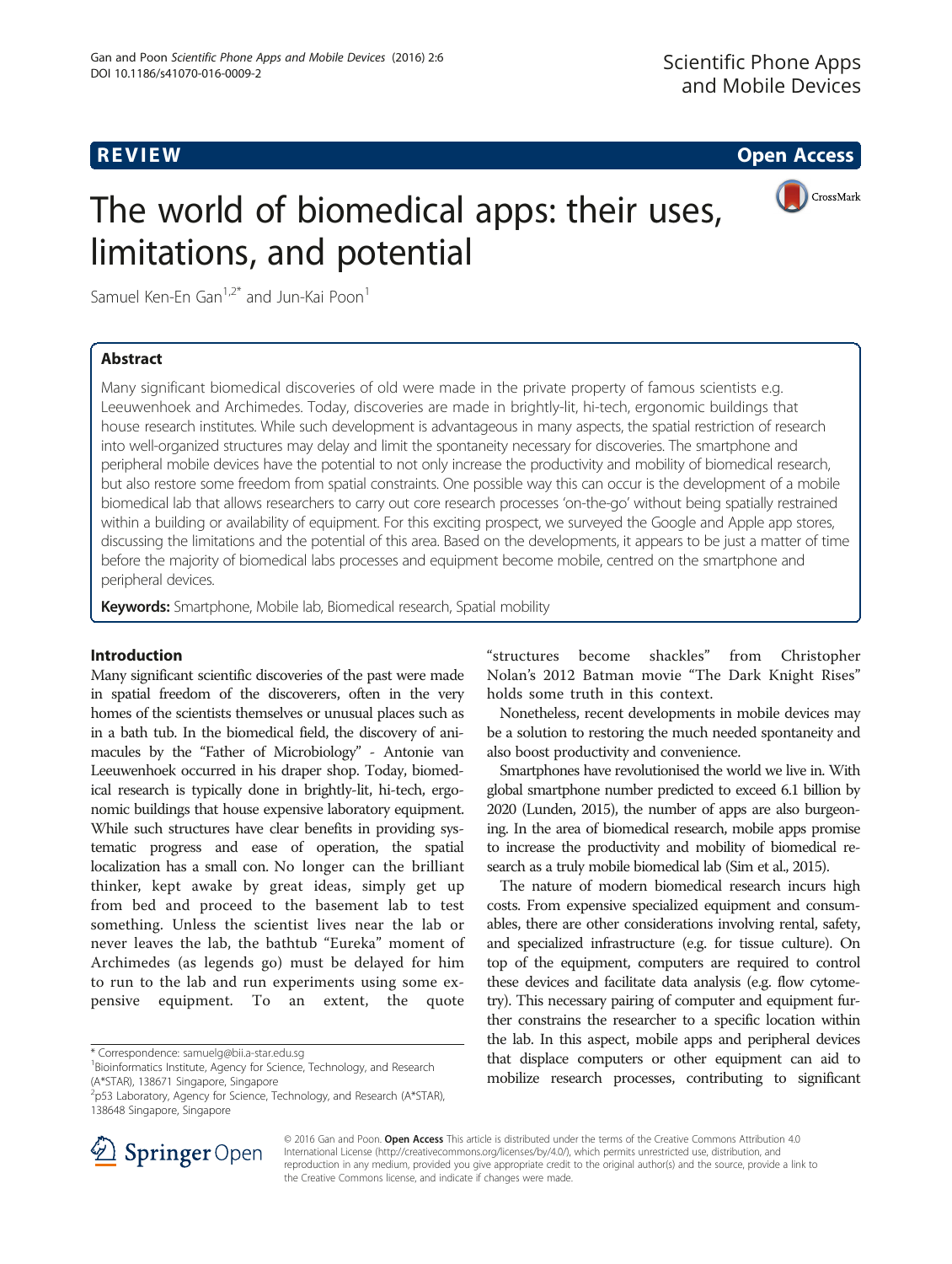<span id="page-1-0"></span>

|  |  |  |  |  |  |  |  | Table 1 Examples of biomedical apps classified under "Sequence analysis and alignment" |
|--|--|--|--|--|--|--|--|----------------------------------------------------------------------------------------|
|--|--|--|--|--|--|--|--|----------------------------------------------------------------------------------------|

| App name                      | OS.           | Description                                                                                                 | App type          | Hardware |
|-------------------------------|---------------|-------------------------------------------------------------------------------------------------------------|-------------------|----------|
| ALS Online                    | Android       | Align DNA sequences                                                                                         | Native (Comp Lab) | None     |
| DNA analyser                  | Android       | Analyses DNA or RNA sequence and GC content                                                                 | Native (Comp Lab) | None     |
| DNA2App - Sequence analyzer   | Android       | Analyses nucleic acid sequences                                                                             | Native (Expt Lab) | None     |
| DNAApp: DNA sequence analyzer | Android & iOS | Open and analyze DNA sequencing files (ab1)                                                                 | Native (Expt Lab) | None     |
| DNA & Co                      | Android       | Transcript and translate DNA sequences to RNA<br>and protein sequence                                       | Native (Comp Lab) | None     |
| DNA Easy                      | Android       | Reverse complement of DNA                                                                                   | Native (Comp Lab) | None     |
| DNA Shot                      | Android       | Identify and displays DNA sequences from pictures                                                           | Hybrid (Expt Lab) | Camera   |
| DNA to RNA                    | iOS           | Converts DNA sequence into mRNA vice versa                                                                  | Native (Comp Lab) | None     |
| <b>DPSAT</b>                  | Android       | Analyze nucleotide and protein sequences                                                                    | Native (Comp Lab) | None     |
| Gene Aligner                  | Android       | Perform pairwise gene global and local alignments,<br>and generate dot plots for the alignment              | Native (Expt Lab) | None     |
| Genetic Code                  | Android       | Translate nucleotide codons                                                                                 | Native (Comp Lab) | None     |
| SimAlign                      | Android       | Align sequences of genes and proteins                                                                       | Native (Expt Lab) | None     |
| Pairwise Protein Aligner      | Android       | Generates pair wise protein global and local alignment.<br>A dot plot for the alignment can also be created | Native (Comp Lab) | None     |
| Genome                        | iOS           | Sequence instantly and transcribe sample sequences                                                          | Hybrid (Comp Lab) | None     |

savings not only in terms of equipment costs, but also reducing the rental space and equipment setup and delivery costs.

Such connectivity can be fulfilled utilizing the in-built wireless connectivity (WIFI, Bluetooth, NFC, Infrared, etc.) of the typical modern smartphone. These have already allowed add-on peripheral devices and sensors to further expand the reach of capabilities, e.g. thermostat sensors connected wirelessly can further open up capabilities of the smartphone. The prospect of wirelessly connected peripheral devices most certainly open up great potential in the displacement of lab equipment and improving the mobility of biomedical research. Given that the typical new smartphone is also generally under-exploited in its

Table 2 Examples of biomedical apps classified under "Structure builder and viewer"

| App name                      | OS            | Description                                                                                                                                | App type               | Hardware |
|-------------------------------|---------------|--------------------------------------------------------------------------------------------------------------------------------------------|------------------------|----------|
| Atomdroid                     | Android       | Include molecular viewer and builder functions for geometry<br>optimization and Monte Carlo simulation for small molecules                 | Hybrid (Comp Lab)      | None     |
| iMolecule Builder             | iOS           | Support formats from PDB, Sybyl and Crystallographic information.<br>Visualize and build 3D molecules from scratch                         | Native (Comp Lab)      | None     |
| iProtein                      | iOS           | Provide access to PDB and Swiss- Prot, RefSeg, Ensembl, etc. Support<br>accurate homology modeling by generating protein structural models | Hybrid (Comp Lab)      | None     |
| PocketMDS                     | iOS           | Perform molecular dynamics simulation of Lennard-Jones fluids                                                                              | Native (Comp Lab)      | None     |
| Yasara <sup>a</sup>           | Android       | Support graphics, molecular modeling and docking                                                                                           | Native (Comp Lab)      | None     |
| Molecular Dynamics            | Android       | Perform molecular dynamics simulation of particle motions and thermal<br>changes of the molecular systems                                  | Native (Comp Lab)      | None     |
| 3D-Molecule View              | Android       | Built on top of jmol librabry and support multiple input formats to<br>visualize 3D molecular structure                                    | Native (Comp Lab)      | None     |
| <b>Ball&amp;Stick</b>         | iOS           | Support visualization and local storage of input from PDB                                                                                  | Hybrid (Comp Lab)      | None     |
| <b>Biochemistry Mnemonics</b> | Android       | Provide an interface of the Protein Data Bank to visualize or inspect<br>protein structures in 3D or 2D.                                   | Hybrid (Comp Lab) None |          |
| iMolview Lite                 | Android & iOS | Browse and view 3D protein and DNA structures                                                                                              | Hybrid (Comp Lab)      | None     |
| NDKmol - molecular viewer     | Android       | View three dimensional structures of proteins, nucleic acids and<br>small molecules                                                        | Native (Comp Lab)      | None     |
| PDB Xplorer                   | Android       | Visualize 3D structures of proteins, nucleic acids and small molecules                                                                     | Native (Comp Lab)      | None     |
| Pymol                         | iOS           | Display proteins, nucleic acids, and other chemical structures,<br>Support formats including pdb, sdf, mol2, pse, etc.                     | Native (Comp Lab)      | None     |

<sup>a</sup>Krieger et al. Bioinformatics, 30(20), 2014 [doi: btu426]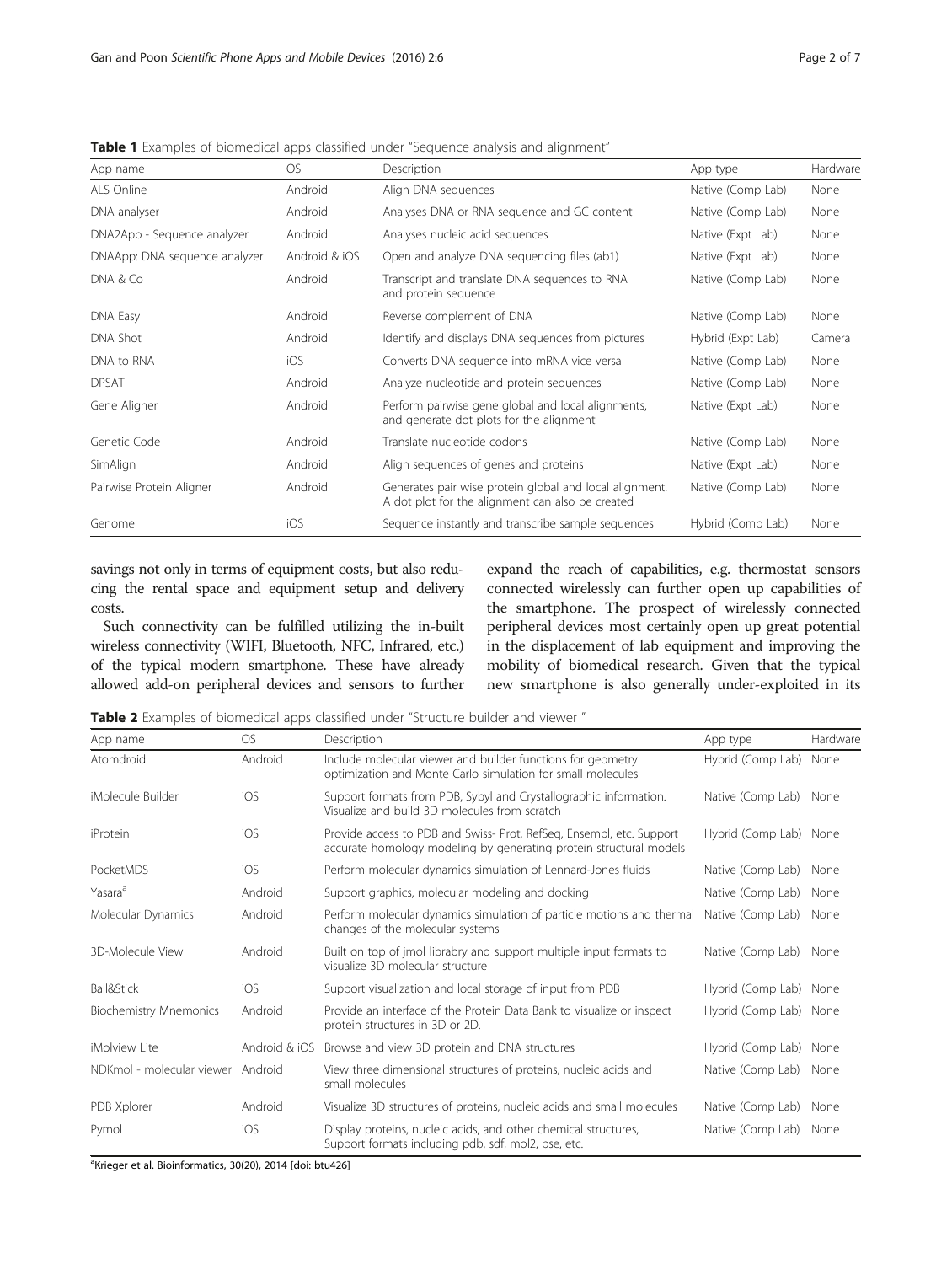<span id="page-2-0"></span>Table 3 Examples of biomedical apps classified under "Equipment displacement"

| App name                            | OS               | Description                                                                                                                              | App type             | Hardware |
|-------------------------------------|------------------|------------------------------------------------------------------------------------------------------------------------------------------|----------------------|----------|
| Colony<br>Count                     | Android          | Count bacterial colonies                                                                                                                 | Native<br>(Expt Lab) | Camera   |
| Colony<br>Count BFTA                | Android          | Count bacterial<br>colonies and perform<br>measurements of<br>bacterial growth<br>on agar plates.                                        | Native<br>(Expt Lab) | Camera   |
| Colony<br>Counter                   | iOS              | Count bacterial colonies                                                                                                                 | Native<br>(Expt Lab) | Camera   |
| Fast<br>Counter                     | iOS              | Count bacterial colonies                                                                                                                 | Native<br>(Expt Lab) | Camera   |
| Promega<br>Colony<br>Counter        | iOS              | Count bacterial colonies:<br>Manually mark additional<br>colonies or remove false<br>positives; Quadrant-zoom<br>for easier adjustments. | Native<br>(Expt Lab) | Camera   |
| Gelapp:<br>DNA&Prot<br>Gel Analyzer | Android<br>& iOS | Auto detection of bands<br>and calculation of band<br>sizes                                                                              | Native<br>(Expt Lab) | Camera   |

processing power and range of available sensors for research purposes, there is great promise for the future development in this area. It is only a matter of time before everyone owns core lab equipment in their smartphones to do research anytime and anyplace.

#### Review

To date, there are already reports of smartphones being used for spectrophotometry ([https://publiclab.org/wiki/](#page-6-0) [smartphone-spectrometer](#page-6-0)), enzyme-linked imunosorbent assays [\(Medgadget, 2015](#page-5-0) & Berg et al., [2015](#page-5-0), see [http://](http://www.medgadget.com/2015/02/elisa-immunoassay-disease-testing-on-your-smartphone.html) [www.medgadget.com/2015/02/elisa-immunoassay-disease-t](http://www.medgadget.com/2015/02/elisa-immunoassay-disease-testing-on-your-smartphone.html) [esting-on-your-smartphone.html\)](http://www.medgadget.com/2015/02/elisa-immunoassay-disease-testing-on-your-smartphone.html) and more impressively as a potential mass spectrophotometer (Nemiroski et al., [2014\)](#page-6-0). Similarly, there is already a number of mobile apps available for biomedical research. As of early 2016, a search using key words such as "bioinformatics","biomedical","biomolecular", "biotechnology", "DNA", "protein", "genomes", "colonies", and "genes" returned more than 486 hits in Apple App Store and 1536 hits in Google Play Store. Out of these apps, only about 65 of the search results were

directly relevant to biomedical research. 23 were native apps used for lab processes and 42 were hybrid apps for repository information. Ranging from laboratory calculators ('[An Array of genetic Tools from Gene Link,Inc](#page-5-0)' app) to viewing DNA and protein structures (e.g. NDKmol app), we found the apps generally fit into nine categories: analysis & alignment tools; structure builder & viewer; equipment displacement; peripheral device dependants; laboratory calculator; protocol assistant; database and others.

#### Sequence analysis & alignment (see Table [1](#page-1-0))

Sequence analyzers allow handy and quick viewing of DNA or RNA or protein sequences on-the-go (e.g. DNA2App, see Sim et al., [2016](#page-6-0)). Some aid in opening sequencing files (e.g. DNAapp, see Nguyen, et al., [2014](#page-6-0)), bringing mobility to an analysis that was once limited to desktop/laptops. With these apps, pictures of sequences can also be processed (e.g. [DNA Shot app\)](#page-5-0) making impromptu lab analysis easier and more convenient than ever before, even without computers. With the sequences available, sequence alignment analyses are typically next used. However for such analysis, the small screen of portable devices often makes it challenging for viewing long sequences and perform other complex analysis. This limitation may in time be addressed by significant developments in the interface and design of smartphone technology, perhaps through gesture or eyeball tracking.

#### Molecular builder and protein structure viewers (Table [2](#page-1-0))

One way to study a molecule is to investigate its structure and possible structural interactions. Apps in this category allow users to visualize protein structures, build customized molecules, and perform molecular dynamic simulations under various conditions (e.g. [Atomdroid app\)](#page-5-0).

#### Equipment displacement apps (Table 3)

Leveraging on the inbuilt sensors, apps in this category enable the smartphone to displace laboratory equipment that are often costly and bulky. Such equipment can range from colony counters to gel documentations systems.

Table 4 Examples of biomedical apps classified under "Peripheral device dependants"

| App name                              | OS      | Description                                                                                                                         | App type                     | Hardware                                                        |
|---------------------------------------|---------|-------------------------------------------------------------------------------------------------------------------------------------|------------------------------|-----------------------------------------------------------------|
| RadHalo                               | Android | Allows remote acess to Thermo Scientific Radiation detection<br>products for configuration and management                           | Hybrid<br>(Expt Lab)         | Thermo Scientific Radiation<br>Detection products               |
| SpectBT -<br>Spectrophotometer<br>App |         | Android Controls a Bluetooth based mobile Spectrophotometer,<br>able to store and export multiple readings on to excel sheets       | Native<br>(Expt Lab)         | APD Bluetooth based mobile<br>Spectrophotometer                 |
| Thermo Scientific<br>Centri-Vue       |         | Android Connects with Thermo Scientific sorvall LYNX superspeed<br>centrifuge to provide remote excess to the centrifuge functions. | <b>H</b> vbrid<br>(Expt Lab) | Camera; Thermo Scientific Sorvall<br>LYNX superspeed centrifuge |
| VersaCool Mobile<br>Communication     |         | Android Connects to VersaCool instruments and allows remote monitoring<br>& control of functions Via the mobile device              | Hybrid<br>(Expt Lab)         | VersaCool Refrigerated Bath<br>Circulator                       |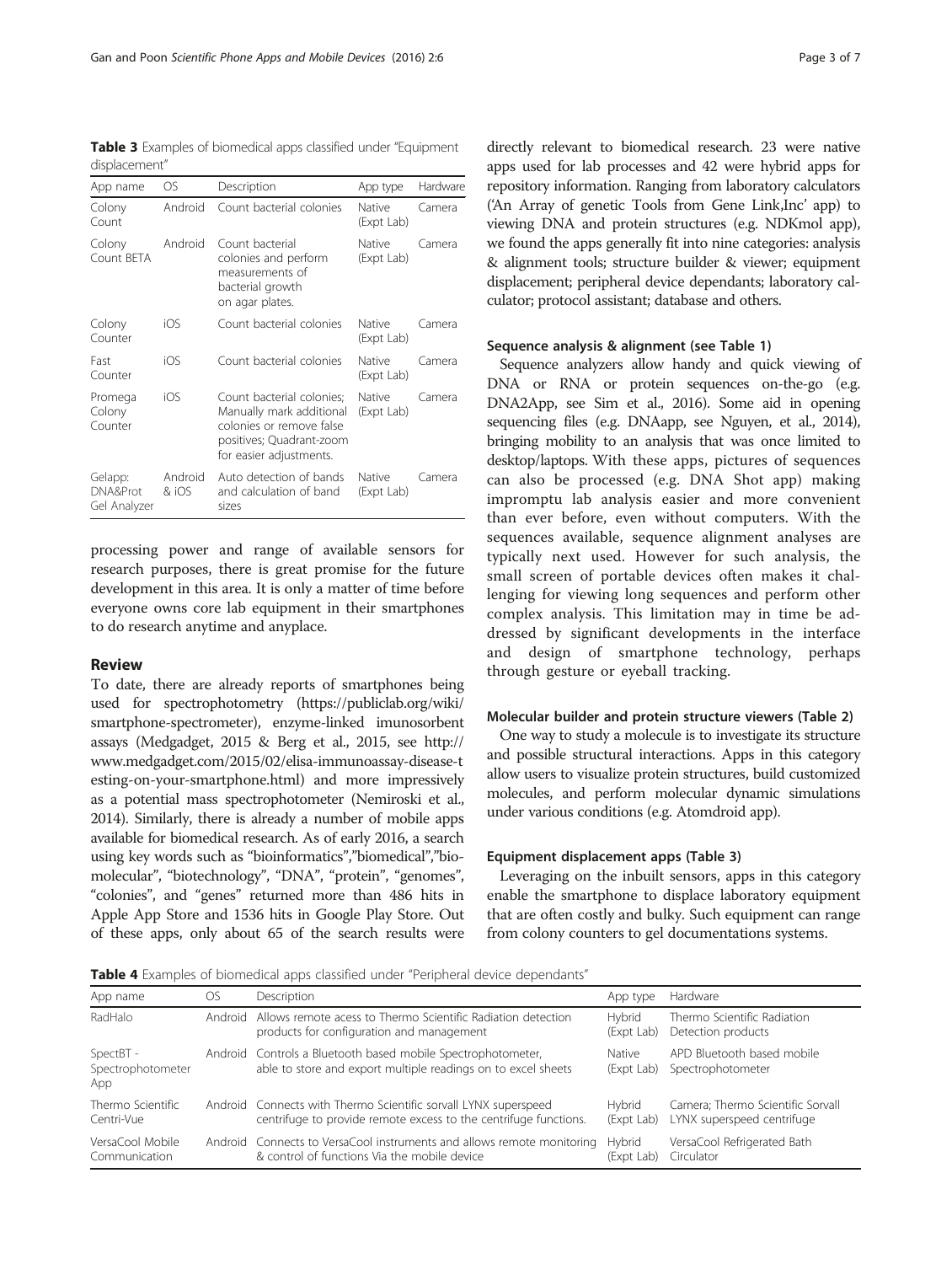<span id="page-3-0"></span>Table 5 Examples of biomedical apps classified under "Laboratory calculators"

| App name                                               | OS      | Description                                                                                          | App type             | Hardware |
|--------------------------------------------------------|---------|------------------------------------------------------------------------------------------------------|----------------------|----------|
| An Array of<br>genetic Tools<br>from Gene<br>Link, Inc | iOS     | Provides calculators<br>for laboratory<br>protocols                                                  | Hybrid<br>(Comp Lab) | None     |
| BioChem<br>Tools                                       | Android | Provides calculations<br>for laboratory<br>protocols                                                 | Native<br>(Expt Lab) | None     |
| CloningBench                                           | Android | Provides calculators<br>to compute<br>laboratory<br>experiments etc.<br>cloning                      | Native<br>(Expt Lab) | None     |
| Solution<br>Calcutor                                   | Android | Provides calculators<br>to compute volumes<br>etc. concentration                                     | Hybrid<br>(Comp Lab) | None     |
| Promega                                                | Android | Provides reference<br>information, videos<br>and calculators to<br>compute laboratory<br>experiments | Hybrid<br>(Comp Lab) | None     |

Colony counters alleviate an otherwise laborious tedious manual counting process in applications ranging from determining transformation efficiencies (Chan et al., [2013](#page-5-0)) to determining microbial load in clinical samples and food samples. Colony counting apps provide an automated processing of agar plate images and count the detected colonies. Although the accuracy of the detection is often dampened by factors such as the camera itself, lighting, angle and presence of reflection spots, the incorporation of additional image processing algorithms might compensate for these factors. It is certainly expected that future colony apps will also distinguish colonies based on their morphology and perform microbiological analysis through comparisons with databases. With the smartphone camera, these apps can make colony counters widely available

Table 6 Examples of biomedical apps classified under "Protocol assistant apps"

| App name                      | OS      | Description                                                                                                             | App type                    | Hardware |
|-------------------------------|---------|-------------------------------------------------------------------------------------------------------------------------|-----------------------------|----------|
| <b>Buffers</b>                | iOS     | Design buffer<br>solutions for pH<br>control                                                                            | Hybrid<br>(Expt Lab)        | None     |
| DNA toolkit                   | Android | Analyze DNA<br>sequences and<br>display available<br>restriction sites                                                  | Native<br>(Comp Lab)        | None     |
| Fluorescence<br>Spectraviewer | iOS     | Plots and compares<br>the compatibility of<br>fluorophores                                                              | <b>Hybrid</b><br>(Comp Lab) | None     |
| <b>NFB</b> Tools              | iOS     | Selects restriction<br>enzymes based on<br>recognition<br>sequences, able to<br>suggest buffer &<br>reaction conditions | Hybrid<br>(Comp Lab)        | None     |

and mobile (bringing the counter to the plate rather than the plate to counter), as well as save space and equipment cost.

Another equipment displacement would be that of gel documentation systems for taking pictures of protein and agarose gels. For accurate determination of the DNA and protein band sizes in electrophoresis, distance measurements and graph plotting with comparison to the marker standards are necessary. Due to the tediousness of distance measurements, it is a more common practice to estimate the size based on quick comparisons with the marker standards. With advanced image processing algorithms and the smartphone camera, apps (e.g. Gelapp, see Sim et al., [2015\)](#page-6-0) have been developed to make this process simpler and automated, decreasing reliance on human estimations, bulky gel documentation equipment, and doing away with laborious graph plotting. Although limited by the inability to emit UV or blue light necessary for DNA gels, handheld UV/blue light lamps can easily be used to solve this problem. With such apps, every smartphone owner can also own a portable gel documentation system, a boost towards quantitative biology and improved reporting of band sizes. With the smartphone gel analyzers, scientists no longer need to book or ensure the availability of machines for their gel analysis.

#### Peripheral device dependants (Table [4\)](#page-2-0)

Apps such as RadHalo for radiation monitoring (see [http://info3.thermoscientific.com/RadHalo?ca=radhalo\)](http://info3.thermoscientific.com/RadHalo?ca=radhalo) and Thermo Scientific Centri-Vue for centrifuges (Thermo Scientific, [2015](#page-6-0)) allow users to pair their smartphones with peripheral devices via Bluetooth for remote access. Apart from control, results can also be instantaneously viewed on the smartphone. This real-time connection enables close monitoring, minimizing reaction times. Other examples include the SpectBT- Spectrophotometer app that controls a portable Bluetooth-enabled Spectrophotometer. At present, apps in this category are rare due to many limitations. Firstly, they are often limited at times by the range of the connectivity (although some use internet connectivity), thus requiring close proximity of the devices during use. Secondly, the benefits are limited by the automation of the devices connected. Should the equipment itself require many manual steps (e.g. loading samples), off-site control is rendered meaningless. Lastly, these apps typically control only specific devices, requiring many apps to controls various devices. A universal remote controller may in time solve be made once standardized protocols are in place.

With the ever increasing technology where sensors are added into new smartphones all the time, this category of apps may decrease after soon increasing. It is certain that smartphone manufacturers would gradually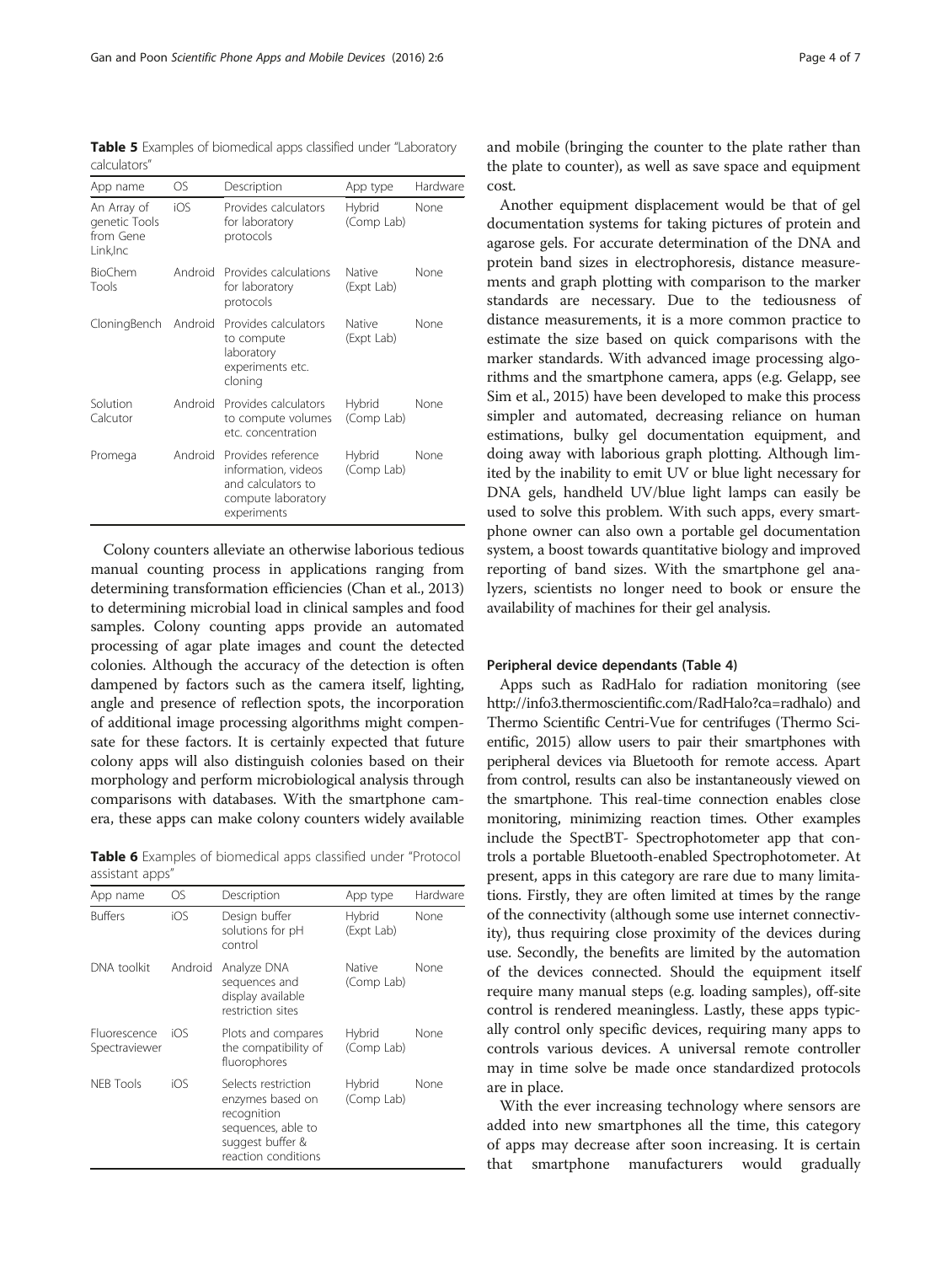| App name                             | <b>OS</b>        | Description                                                                                                                                                                                                   | App type                                    | Hardware |
|--------------------------------------|------------------|---------------------------------------------------------------------------------------------------------------------------------------------------------------------------------------------------------------|---------------------------------------------|----------|
| ATG Sequence<br>Search               | Android          | Enables DNA and Protein sequence queries from National Center for<br>Biotechnology Information (NCBI)                                                                                                         | Hybrid (Comp Lab)                           | None     |
| Atom 3D                              | Android          | Provide access to the mnemonics database for filtering and editing<br>mnemonics of particular subjects                                                                                                        | Native (Comp Lab)                           | None     |
| Harmonizome                          | Android          | Integrate various databases & online resources                                                                                                                                                                | Hybrid (Comp Lab)                           | None     |
| iOncology                            | Android          | Provide access to database of enzymatic and cell-based data of several gene<br>families                                                                                                                       | Hybrid (Comp Lab)                           | None     |
| Mentha the<br>interactome<br>browser | Android          | Analysis of selected proteins in the context of a network of interactions.                                                                                                                                    | Hybrid (Comp Lab)                           | None     |
| RCSB PDB Mobile <sup>b</sup>         | Android<br>& iOS | Provide access to RCSB PDB resources                                                                                                                                                                          | Hybrid (Reference/<br>learning)             | None     |
| SimGene                              | Android          | Provide up to date, cross reference and integrated genome browser information                                                                                                                                 | Hybrid (Comp Lab)                           | None     |
| PSICQUIC Client                      | Android          | Provide access to the molecular interaction data repository                                                                                                                                                   | Hybrid (Comp Lab)                           | None     |
| <b>BioGPS</b>                        | iOS              | Browse gene information                                                                                                                                                                                       | Hybrid (Comp Lab and<br>Reference/Learning) | None     |
| FlyExpress <sup>a</sup>              | iOS              | Explore gene expression patterns from Fruit Fly embryogenesis                                                                                                                                                 | Hybrid (Comp Lab)                           | None     |
| Yeast Genome                         | iOS              | Browse genes and fundamental chromosomal features of Saccharomyces<br>cerevisae                                                                                                                               | Hybrid (Comp Lab)                           | None     |
| iSpartan                             | iOS              | Provide atomic and molecular properties, NMR and infra spectra, molecular<br>orbitals and electrostatic potential map Model 3D structure of small molecules<br>and estimate energies for alternate conformers | Hybrid (Comp Lab and<br>Reference/Learning) | None     |

<span id="page-4-0"></span>Table 7 Examples of biomedical apps classified under "Database"

Quinn et al. Bioinformatics, 2014 [doi: btu596] <sup>b</sup>

<sup>b</sup>Sudhir et al. Bioinformatics, 28(21), 2012 [doi: bts518]

incorporate popular peripheral sensors to enable direct measurements in the future.

#### Laboratory calculators (Table [5\)](#page-3-0)

Chemical calculations ranging from determining and preparing concentrations of chemical solutions and samples (e.g. ELISA, PCR, etc.) are routine in labs. Apps in this category often do more than just calculate, but also facilitate these processes by providing formulas and references. However, most of them lack to include a history of the previous calculations and the incorporation of video tutorials to guide certain procedures. With good laboratory standard protocols shown in videos, such

apps would be a reference point for complex procedures, probably aiding to standardize scientific protocols for process reproducibility.

#### Protocol assistant apps (Table [6](#page-3-0))

There are complex processes in biomedical research that would benefit from memory assistance to recall details. Examples of such processes includes enzyme restriction sites and their incubation conditions which not only grow, but frequently require refreshing. To benefit such processes, apps (e.g. DNA2app, see Sim et al., [2016](#page-6-0)) allow users to analyse a sequence of interest, showing all possible restriction sites.

Table 8 Examples of biomedical apps classified under "Others"

| App name                      | OS      | Description                                                                                                                                                                                                  | App type          | Hardware |
|-------------------------------|---------|--------------------------------------------------------------------------------------------------------------------------------------------------------------------------------------------------------------|-------------------|----------|
| ForSight - Mutation Predictor | Android | Generates mutation rules from wild-type<br>and mutant sequences to predict<br>subsequent sequence based on the<br>rule applied                                                                               | Native (Expt Lab) | None     |
| Mass Spectrometry Peaks       | Android | Calculation of chemical formula from<br>exact mass measured in mass spectrometry.<br>Suited for instant identification of metabolites<br>(small molecules) in non-targeted (open)<br>metabolomics approaches | Native (Expt Lab) | None     |

Expt/Comp Lab = Experimental/Computational lab

Only apps from Google Play Store and Apple App Store are shown. "Expt" and "Comp" lab classifications based on their functions towards experimental lab processes. Classifications of native and hybrid apps are defined according to

Salesforce. (see [https://developer.salesforce.com/page/Native,\\_HTML5,\\_or\\_Hybrid:\\_Understanding\\_Your\\_Mobile\\_Application\\_Development\\_Options\)](https://developer.salesforce.com/page/Native,_HTML5,_or_Hybrid:_Understanding_Your_Mobile_Application_Development_Options).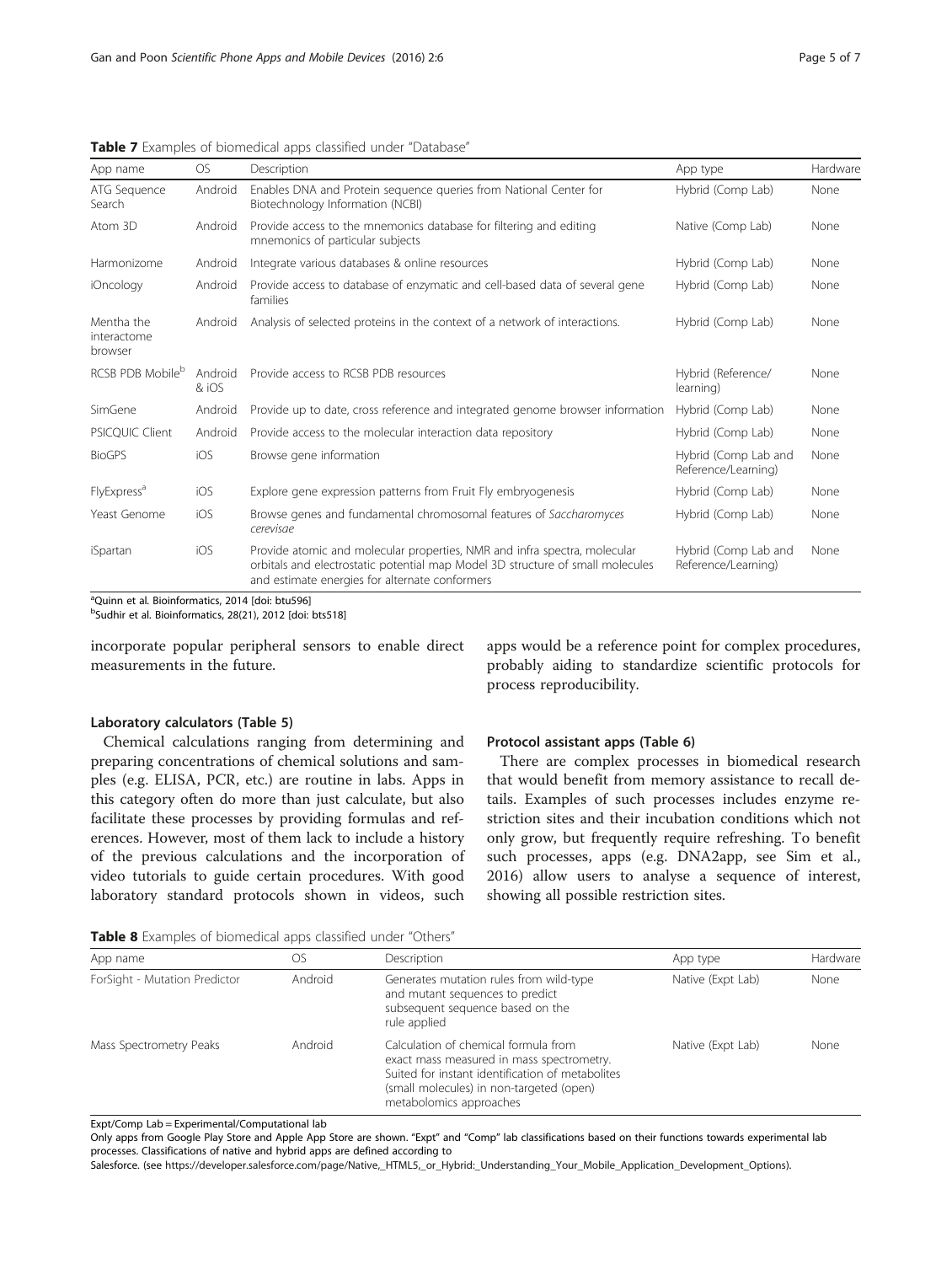#### <span id="page-5-0"></span>Database (Table [7\)](#page-4-0)

Apps in this category are the most common. They function to give users the convenience of access to pre-stored databases right on their smartphones. Some facilitate the communication of information to others However, only one of the apps (Atom 3D) we surveyed have the database locally stored in the phone. While this may take up valuable storage space, it allows the app to function without internet access. The feasibility of local storage is naturally determined by the size of the database, however, future apps may thus allow selective syncing of the database as a compromise between weaning off internet dependency and storage space usage.

#### Others (Table [8](#page-4-0))

There are a few apps that did not fall into the previous categories but were clearly linked to biomedical research. These apps typically require specific keywords and they can range from generating mutations to aiding mass spectrometry peak analysis (see Table [8](#page-4-0)).

#### The mobile biomedical lab

The obvious lack of collaborations between app developers, hardware engineers and biomedical researchers is the main obstacle to the smartphone being exploited to mobilize core biomedical processes. The constraint of a small screen currently makes it difficult for complex analysis, but this may be addressed by the overall trend of increasing screen sizes in newer models of smartphones. The changes in mobile phones have come full circle. From going smaller to smaller in the 1990s, smartphone screens are now getting larger. It is foreseeable that the increasing size will be restricted by the market - no one wants to carry a 14 inch smartphone.

For this problem, there are already interesting solutions round the corner. Where there are problems, there is also innovation. One potential solution takes the form of a bracelet to project the smartphone screen onto the arm the user (http://www.entrepreneur.com/article/240580). Projected on other surfaces, the screen size can be enlarged as desired. This technology is particularly exciting as it also addresses the potential problem of contact contamination in a biomedical lab.

#### Conclusion

The overall potential of smartphones is gradually unlocked by apps and peripheral devices. There are some smartphone based devices that are not found in the app stores, but there is a clear displacement of lab equipment using mobile technology, such as in the areas of microplate reading (Berg et al., 2015; Christodouleas et al. 2015; Fu et al., 2016), live cell imaging (Walzik et al., [2015](#page-6-0)), microfluidics for cancer detection (Barbosa et al., 2015), food allergen detection (Coskun et al., 2013), and immunochromatgraphic detection of bacteria (Rajendran et al., [2014\)](#page-6-0).Nonetheless, there are areas where no changes are expected; and this is the work of dangerous chemical and pathogens (e.g. Biohazard Class 3 work). With the requirement of specialized safety infrastructure, a significant revolutionary change would have to occur before technology can overcome this.

Regardless of drawbacks, there is much to look forward to. As technology advances, smartphones apps and devices will increase. Researchers should continuously tap on existing technology to heighten research efficiency and accuracy. The advent of the mobile biomedical lab may be just round the corner.

#### Competing interests

The authors declare that they have no competing interests.

#### Authors' contributions

SKEG edited and directed the writing of the review. JK assisted with populating the table and providing draft versions.

#### Received: 29 February 2016 Accepted: 29 April 2016 Published online: 19 July 2016

#### References

- A Simple Bracelet Can Turn Your Arm Into an Interactive Smartphone Display. [Online[Available at<http://www.entrepreneur.com/article/240580> . [Accessed 19 February 2016]
- An Array of genetic Tools from Gene Link,Inc (2012)– Version: 1.2.1 in iTunes. [cited 2015]; from [https://itunes.apple.com/us/app/array-genetic-tools-from](https://itunes.apple.com/us/app/array-genetic-tools-from-gene/id399712676?mt=8)[gene/id399712676?mt=8](https://itunes.apple.com/us/app/array-genetic-tools-from-gene/id399712676?mt=8)
- Atomdroid (2012)– Version 1.5 in google play store. [cited 2015]; from: [https://](https://play.google.com/store/apps/details?id=org.atomdroid&hl=en) [play.google.com/store/apps/details?id=org.atomdroid&hl=en](https://play.google.com/store/apps/details?id=org.atomdroid&hl=en)
- Barbosa AI, Gehlot P, Sidapra K, Edwards AD, Reis NM. Portable smartphone quantitation of prostate specific antigen (PSA) in a fluoropolymer microfluidic device. Biosens Bioelectron. 2015;70:5–14.
- Berg B, Cortazar B, Tseng D, Ozkan H, Feng S, Wei Q, Chan, R.Y.L., Burbano, J., Farooqui, Q., Lewinski, M. and Di Carlo, D. Cellphone-based hand-held microplate reader for point-of-care testing of enzyme-linked immunosorbent assays. ACS Nano. 2015;9(8):7857–66.
- Chan WT, Verma CS, Lane DP, Gan SKE. A comparison and optimization of methods and factors affecting the transformation of Escherichia coli. Biosci Rep. 2013;33(6):931–7. doi:[10.1042/bsr20130098.](http://dx.doi.org/10.1042/bsr20130098)
- Christodouleas DC, Nemiroski A, Kumar AA, Whitesides GM. Broadly Available Imaging Devices Enable High-Quality Low-Cost Photometry. Anal Chem. 2015;87(18):9170–8.
- Coskun AF, Wong J, Khodadadi D, Nagi R, Tey A, Ozcan A. A personalized food allergen testing platform on a cellphone. Lab Chip. 2013;13(4):636–40.
- DNA Shot (2014) Version 1.0 in google play store. [cited 2015]; [https://play.](https://play.google.com/store/apps/details?id=com.dnashot.v0) [google.com/store/apps/details?id=com.dnashot.v0](https://play.google.com/store/apps/details?id=com.dnashot.v0)
- ELISA Immunoassay Disease Testing on Your Smartphone. (2015, February 04). Retrieved January 25, 2016, from [http://www.medgadget.com/2015/](http://www.medgadget.com/2015/02/elisa-immunoassay-disease-testing-on-your-smartphone.html) [02/elisa-immunoassay-disease-testing-on-your-smartphone.html](http://www.medgadget.com/2015/02/elisa-immunoassay-disease-testing-on-your-smartphone.html)
- Fu Q, Wu Z, Li X, Yao C, Yu S, Xiao W, Tang, Y. Novel versatile smart phone based Microplate readers for on-site diagnoses. Biosens Bioelectron. 2016;81:524–31.
- ForSight Mutation Predictor (2015)– Version 1.0.1 in google play store. [cited 2015]; [https://play.google.com/store/apps/details?id=com.ipaulpro.](https://play.google.com/store/apps/details?id=com.ipaulpro.afilechooserexample&hl=en) [afilechooserexample&hl=en](https://play.google.com/store/apps/details?id=com.ipaulpro.afilechooserexample&hl=en)
- GelApp DNA&Prot Gel Analyzer (2015)- Version 1.1.7 in Google Play Store. [cited 2015]; from:<https://play.google.com/store/apps/details?id=com.bii.GelApp&hl=en>.
- Lunden, I, (2015) 6.1B Smartphone Users Globally By 2020, Overtaking Basic Fixed Phone Subscriptions, in Techcrunch
- MyGels (2015)- Version 1.1.1 in Apple App Store. [cited 2015]; from: [https://](https://itunes.apple.com/nz/app/mygels/id891708953?mt=8) [itunes.apple.com/nz/app/mygels/id891708953?mt=8](https://itunes.apple.com/nz/app/mygels/id891708953?mt=8)
- Molecular Dynamics (2014)- Version 1.2 Android Apps on Google Play. 2014; from: [https://play.google.com/store/apps/details?id=com.mkulesh.mmd&hl=en.](https://play.google.com/store/apps/details?id=com.mkulesh.mmd&hl=en)
- NDKmol (2015) molecular viewer– Version 0.95 in google play store. [cited 2015]; <https://play.google.com/store/apps/details?id=jp.sfjp.webglmol.NDKmol&hl=en>